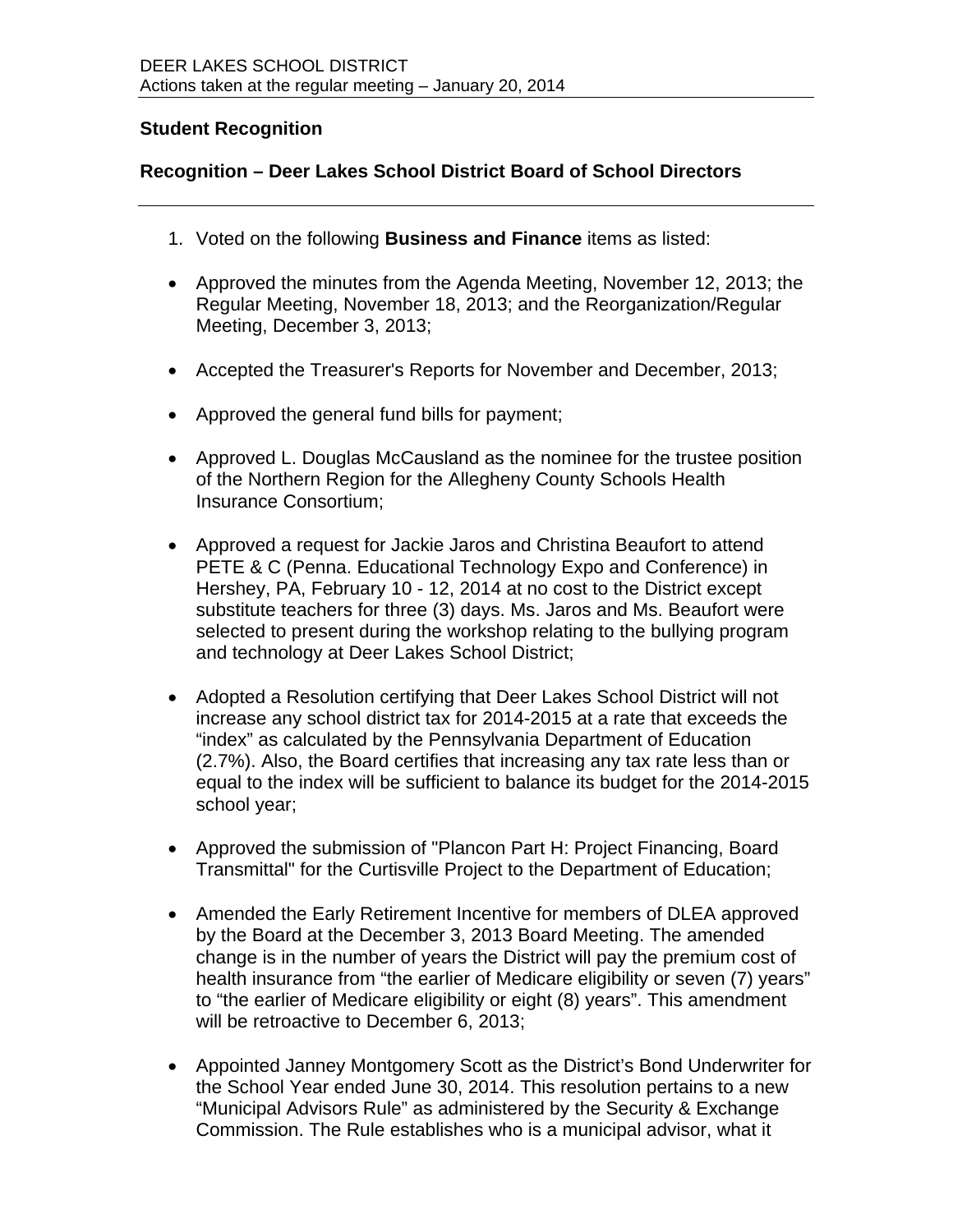means to provide "advice" even if it is uncompensated advice, and requires the Bond Underwrited to be officially "engaged" by its client in order to provide advice.

- Approved the Audited Financial Statements for the Allegheny County Schools Insurance Consortium for the Years Ended June 30, 2013 and 2012, the Supplemental Schedule as of June 30, 2013 and Independent Auditor's Report;
- Granted permission for Student Council vice president, Josh Yourish, and John Baker, Student Council advisor, to attend the Pennsylvania Association of Student Councils meetings – March 6-8, 2014 and one in July/August and the conference in November. There is no cost to the district except a substitute for John on March 7, 2014 and a substitute in November. While at the host school, Josh will stay with a host family secured by the host school. Advisors will lodge at a local hotel;
- Adopted a resolution (lease and easement) between DLSD and West Deer Township regarding the premises and public works building. Mr. McCaskey, in his capacity as president of the board, is authorized to sign the lease on behalf of the District;
- Authorized HHSDR Architects/Engineers to proceed with the preparation of the bid/construction documents for the exterior masonry repairs at Deer Lakes Middle School and Curtisville Primary Center at an hourly cost not to exceed \$8,500 plus a fixed cost of \$4,000 for the new chimney flue design for a total cost of \$12,500.
- 2. Voted on the following **Education** items as listed:
- Revised the school calendar to include April 22, 2014 as the snow makeup day for January 7, 2014 when school was cancelled due to the Polar Vortex;
- Approved the expansion of the "Kids of Steel" program to East Union Intermediate Center. Mrs. Fletcher will facilitate and there will be no cost to the District. This program is currently at Curtisville Primary Center;
- Approved a proposed nine day tour/trip of Peru for World Language Students through EF Tours for June/July 2015. The cost of the tour is \$3,200 and is all inclusive;
- Approved Homebound Instruction for a 6th grade student for at least 8 weeks, beginning as soon as possible.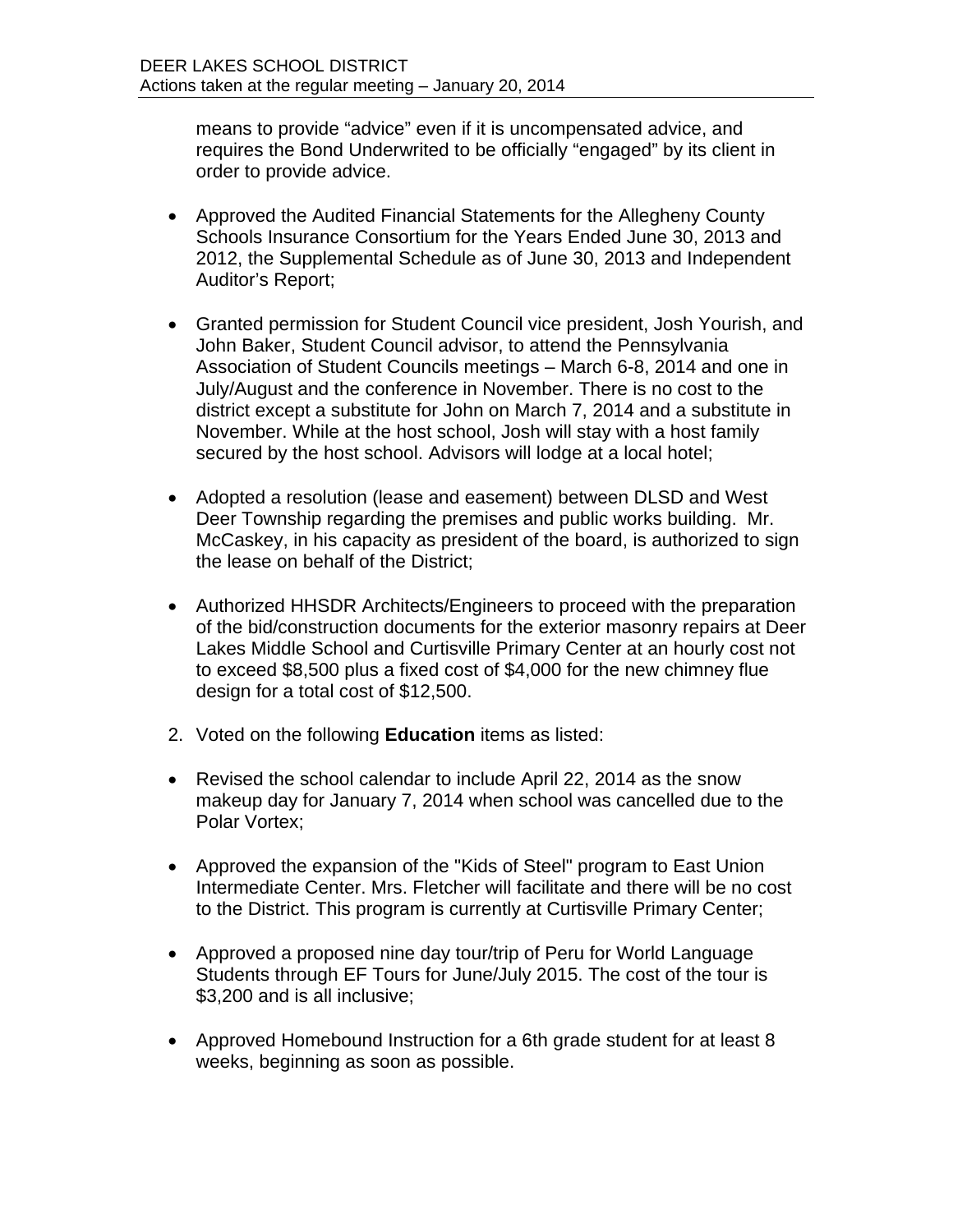- 3. Voted on the following **Policy** items as listed:
- Approved a second reading of the following revised policies:
	- $\checkmark$  Policy No. 237 Electronic Devices;
	- $\checkmark$  Policy No. 239 Foreign Exchange Students;
	- $\checkmark$  Policy No. 239.1 District Students Studying Abroad;
	- $\checkmark$  Policy No. 248 Unlawful Harrassment (with Attachment)
- 4. Voted on the following **Personnel** items as listed:
- Accepted the resignation of Dr. Thomas A. Lesniewski, Middle School Principal, effective February 14, 2014;
- Reassigned Mr. David T. Campos to Middle School Principal from Assistant High School Principal, retroactive to January 2, 2014 at a salary of \$95,000;
- Hired David L. Wilson as a consultant in the capacity of substitute interim Assistant High School Principal, at \$300 per day, effective January 6, 2014;
- Accepted the following resignations for the purpose of retirement, under the provisions of the DLEA Early Retirement Incentive of December 6, 2013, effective the end of the 2013-2014 school year:
	- $\checkmark$  Dr. Deborah L. Beresik Title I Reading Specialist East Union Intermediate Center
	- $\checkmark$  Marlene H. Burns Special Education Teacher Deer Lakes Middle School
	- $\checkmark$  Margaret M. Carlson World Language Teacher Deer Lakes High School (Contingent upon the results of the Northeast Regional Teacher of the Year award in March. If Mrs. Carlson wins, she will retire at the end of the 2014-2015 school year.)
	- $\checkmark$  Cheryl L. Cisek Elementary Teacher East Union Intermediate **Center**
	- $\checkmark$  MaryEtta Filotei Elementary Teacher East Union Intermediate **Center**
	- $\checkmark$  Deborah A. Helwig Work Experience Coordinator Deer Lakes High School
	- $\checkmark$  Paula Pellafone Elementary Teacher East Union Intermediate **Center**
	- $\checkmark$  Virginia Slomkowski French Teacher Deer Lakes High School;
- Accepted the resignation of Robert Otterbeck, Custodian, for the purpose of retirement, effective December 6, 2013;